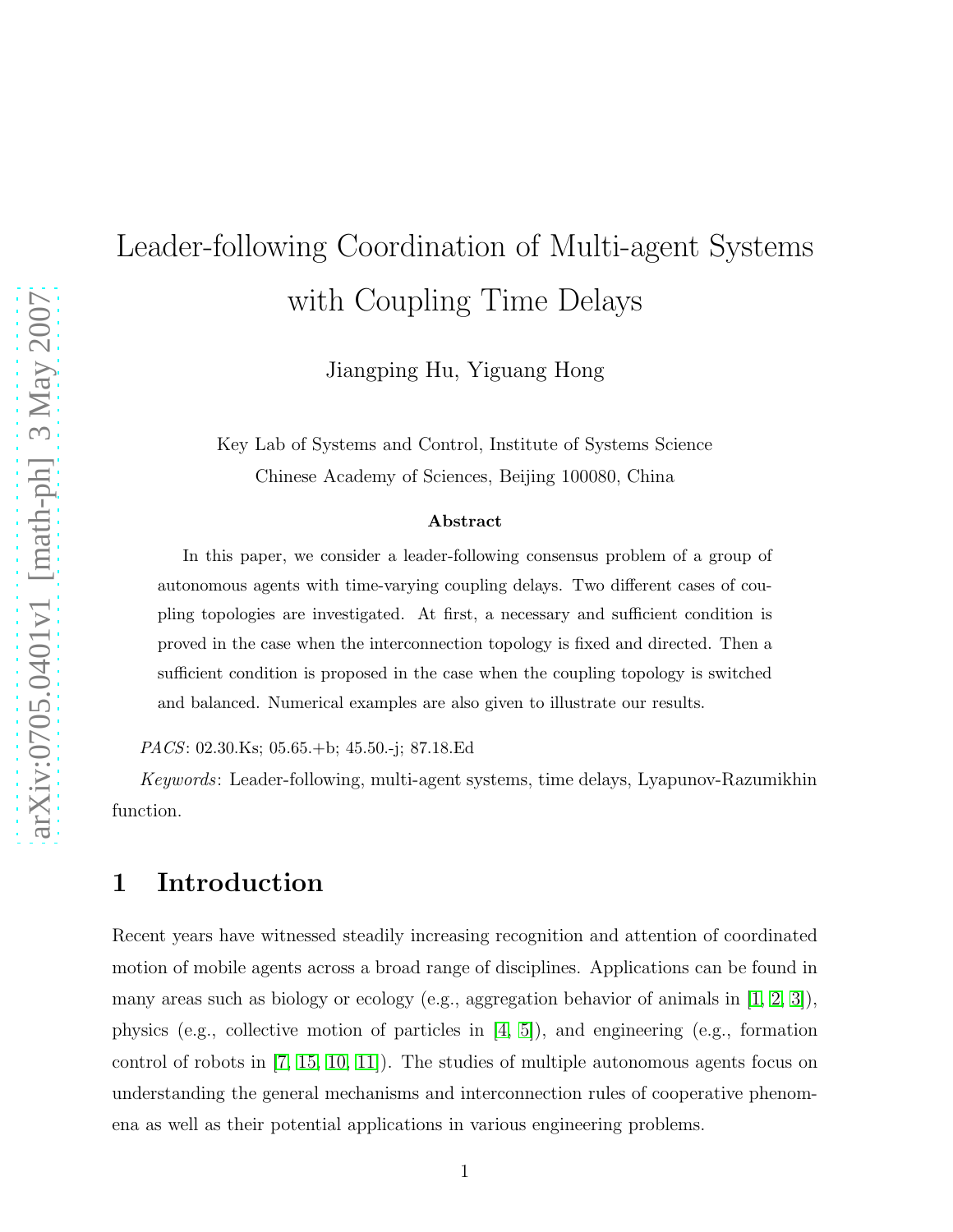In a multi-agent system, agents are usually coupled and interconnected with some simple rules including nearest neighbor rules [\[4,](#page-15-3) [10\]](#page-15-7). A computer graphics model to simulate collective behavior of multiple agents was presented in [\[12\]](#page-15-9). With a proposed simple model and neighbor-based rules, flocking and schooling were successfully simulated and analyzed for self-propelled particles in [\[4\]](#page-15-3). Also, self-organized aggregation behavior of particle groups with leaders becomes more and more interesting. The coordinated motion of a group of motile particles with a leader has been analyzed in [\[6\]](#page-15-10), while leaderfollower networks have been also considered in [\[16\]](#page-15-11). Recently, to design distributed flocking algorithms, Olfati-Saber has introduced a theoretical framework including a virtual leader/follower architecture, which is different from conventional leader/follower architec-ture $(|11|)$ .

Sometimes, the coupling delays between agents have to be taken into consideration in practical problems([\[8,](#page-15-12) [9,](#page-15-13) [10\]](#page-15-7)). For example, [\[8\]](#page-15-12) proposed a stability criterion for a network of specific oscillators with time-delayed coupling. In [\[10\]](#page-15-7), the authors studied consensus problems of continuous-time agents with interconnection communication delays. The dynamics of each agent is first order and the graph to describe the interconnection topology of these agents is undirected.

In this paper, a leader-following consensus problem for multiple agents with coupling time delays is discussed. Here the considered dynamics of each agent is second order, coupling time delay is time-varying, and the interconnection graph of the agents is directed. The convergence analysis of the consensus problem with directed graphs (or digraph for short) is more challenging than that of undirected graphs due to the complexity of directed graphs. The analysis becomes harder if time delay is involved. For time-delay systems, modeled by delayed differential equations, an effective way to deal with convergence and stability problems is Lyapunov-based; Lyapunov-Krasovskii functionals or Lyapunov-Razumikhin functions are often used in the analysis [\[19\]](#page-15-14).

The paper is organized as follows. Section 2 presents the multi-agent model and some preliminaries. Then, two cases, fixed coupling topology and switched coupling topology, are considered. The leader-following convergence of two models in the two cases are analyzed in Section 3 and Section 4, respectively. Here, Lyapunov-Razumikhin functions are employed, along with the analysis of linear matrix inequalities. Finally, some concluding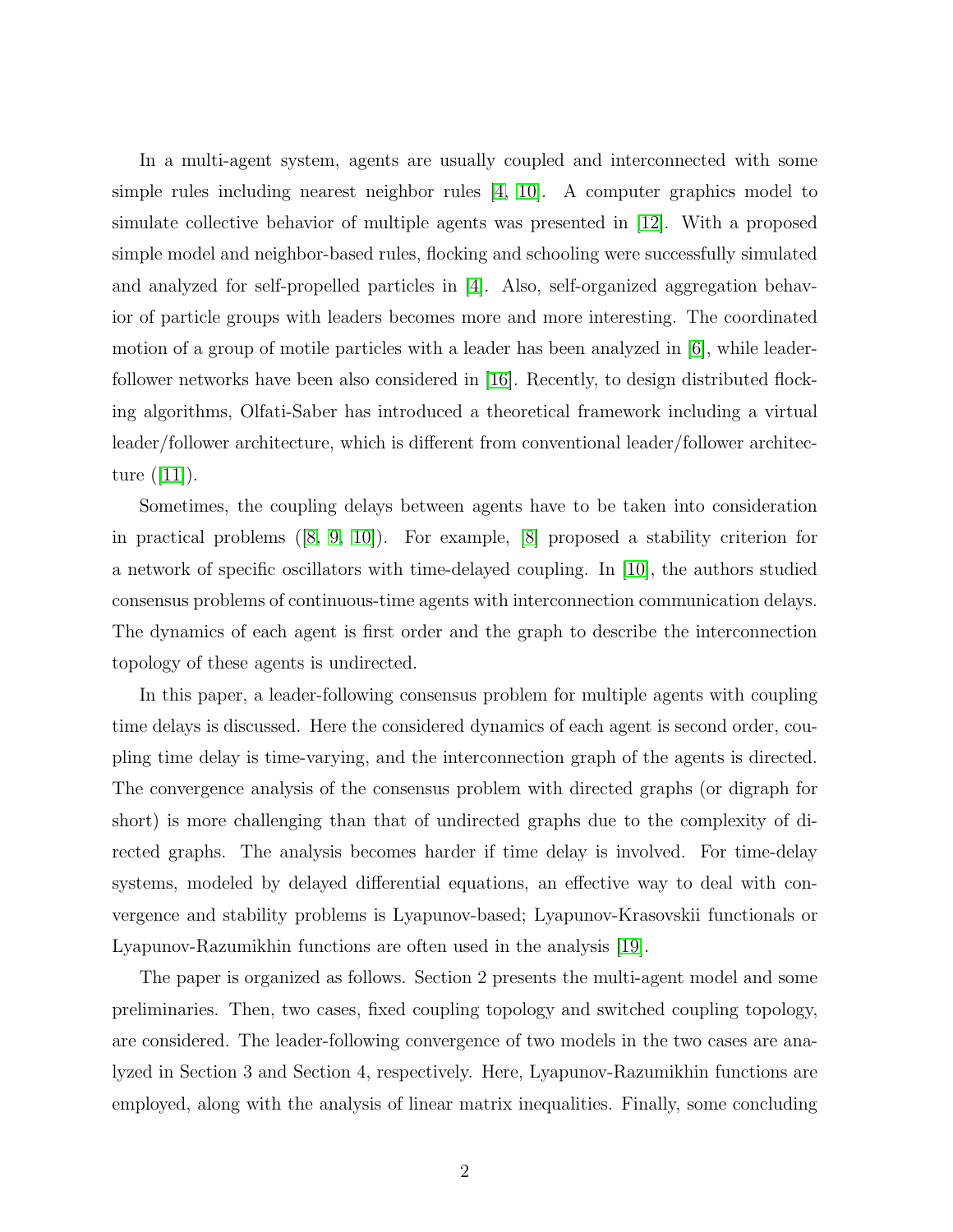remarks are given in Section 5.

By convention,  $R$  and  $Z^+$  represent the real number set and the positive integer set, respectively;  $I_n$  is an  $n \times n$  identity matrix; for any vector x,  $x^T$  denotes is its transpose; || · || denotes Euclidean norm.

#### 2 Model Description

We consider a group of  $n+1$  identical agents, in which an agent indexed by 0 is assigned as the "leader" and the other agents indexed by  $1, \ldots, n$  are referred to as "follower-agents" (or "agents" when no confusion arises). The motion of the leader is independent and the motion of each follower is influenced by the leader and the other followers. A continuoustime model of the  $n$  agents is described as follows:

$$
\ddot{x}_i = u_i, \quad i = 1, ..., n,
$$
\n(1)

or equivalently,

<span id="page-2-0"></span>
$$
\begin{cases} \n\dot{x}_i = v_i, \\ \n\dot{v}_i = u_i, \n\end{cases} \n\tag{2}
$$

where the state  $x_i \in R^m$  can be the position vector of agent  $i, v_i \in R^m$  its velocity vector and  $u_i \in R^m$  its coupling inputs for  $i = 1, ..., n$ . Denote

$$
x = \begin{pmatrix} x_1 \\ x_2 \\ \vdots \\ x_n \end{pmatrix}, \quad v = \begin{pmatrix} v_1 \\ v_2 \\ \vdots \\ v_n \end{pmatrix}, \quad u = \begin{pmatrix} u_1 \\ u_2 \\ \vdots \\ u_n \end{pmatrix} \in R^{mn}.
$$

Without loss of generality, in the study of leader-following stability, we take  $m = 1$ for simplicity in the sequel. Then [\(2\)](#page-2-0) can be rewritten as

$$
\begin{cases}\n\dot{x} = v, \\
\dot{v} = u \in R^n.\n\end{cases} \tag{3}
$$

The dynamics of the leader is described as follows:

$$
\dot{x}_0 = v_0 \in R,\tag{4}
$$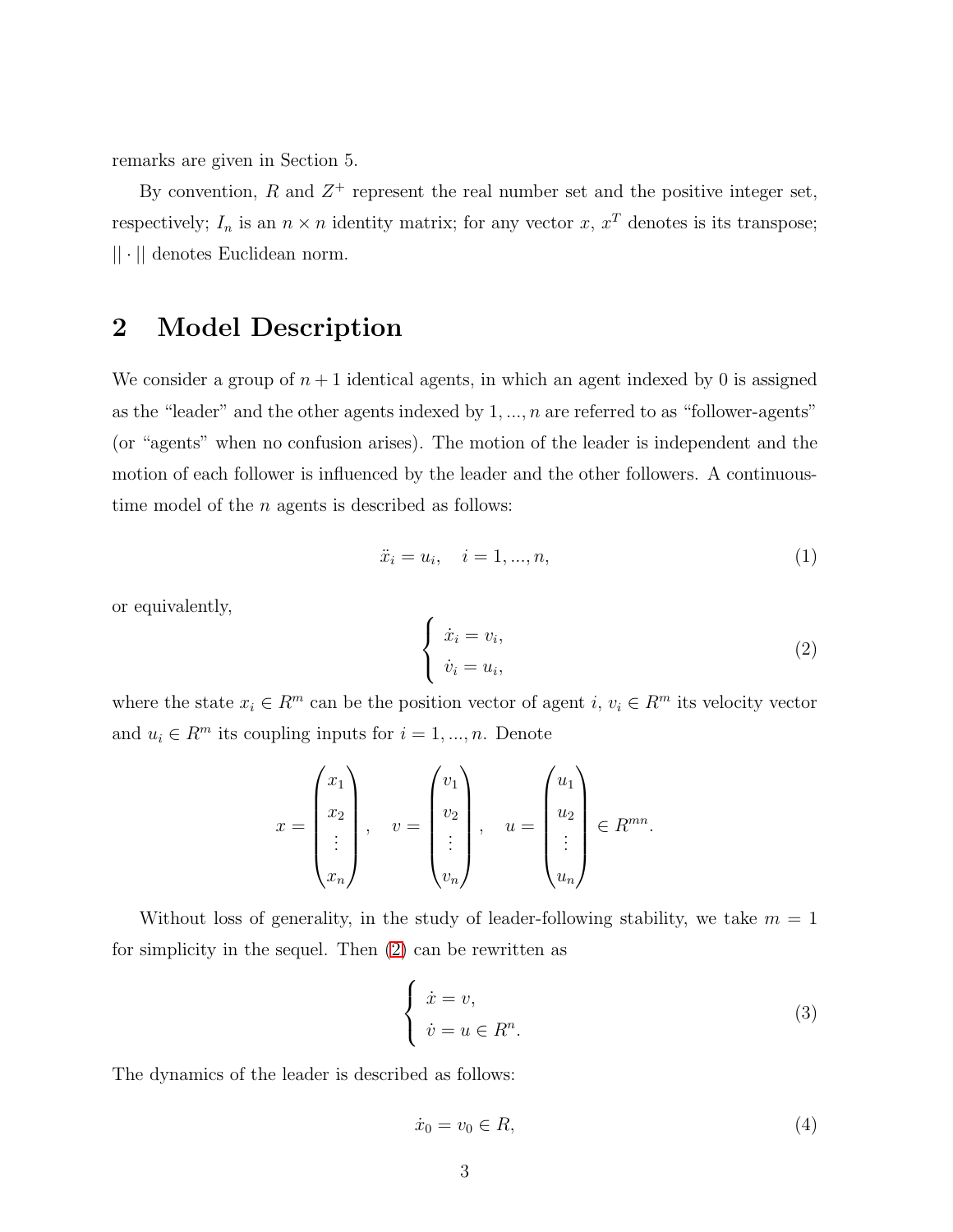where  $v_0$  is the desired constant velocity.

If each agent is regarded as a node, then their coupling topology is conveniently described by a simple graph (basic concepts and notations of graph theory can be found in [\[13,](#page-15-15) [17,](#page-15-16) [10\]](#page-15-7)). Let  $\mathcal{G} = (\mathcal{V}, \mathcal{E}, A)$  be a weighted digraph of order n with the set of nodes  $\mathcal{V} = \{1, 2, ..., n\}$ , set of arcs  $\mathcal{E} \subseteq \mathcal{V} \times \mathcal{V}$ , and a weighted adjacency matrix  $A = [a_{ij}] \in R^{n \times n}$ with nonnegative elements. The node indexes belong to a finite index set  $\mathcal{I} = \{1, 2, ..., n\}$ . An arc of G is denoted by  $(i, j)$ , which starts from i and ends on j. The element  $a_{ij}$  associated with the arc of the digraph is positive, i.e.  $a_{ij} > 0 \Leftrightarrow (i, j) \in \mathcal{E}$ . Moreover, we assume  $a_{ii} = 0$  for all  $i \in \mathcal{I}$ . The set of neighbors of node i is denoted by  $\mathcal{N}_i = \{j \in \mathcal{V} : (i, j) \in \mathcal{E}\}.$ A *cluster* is any subset  $\mathcal{J} \subset \mathcal{V}$  of the nodes of the digraph. The set of neighbors of a cluster  $\mathcal J$  is defined by  $\mathcal N_{\mathcal J} = \bigcup_{i\in\mathcal J}\mathcal N_i = \{j\in\mathcal V : i\in\mathcal J, (i,j)\in\mathcal E\}$ . A path in a digraph is a sequence  $i_0, i_1, \dots, i_f$  of distinct nodes such that  $(i_{j-1}, i_j)$  is an arc for  $j = 1, 2, \dots, f, f \in \mathbb{Z}^+$ . If there exists a path from node i to node j, we say that j is reachable from i. A digraph  $G$  is strongly connected if there exists a path between any two distinct nodes. A strong component of a digraph is an induced subgraph that is maximal, subject to being strongly connected. Moreover, if  $\sum_{j \in \mathcal{N}_i} a_{ij} = \sum_{j \in \mathcal{N}_i} a_{ji}$  for all  $i = 1, ..., n$ , then the digraph G is called *balanced*, which was first introduced in [\[10\]](#page-15-7).

A diagonal matrix  $D = diag{d_1, ..., d_n} \in R^{n \times n}$  is a degree matrix of  $G$ , whose diagonal elements  $d_i = \sum_{j \in \mathcal{N}_i} a_{ij}$  for  $i = 1, ..., n$ . Then the Laplacian of the weighted digraph  $\mathcal G$  is defined as

$$
L = D - A \in R^{n \times n}.\tag{5}
$$

To study a leader-following problem, we also concern another graph  $\bar{\mathcal{G}}$  associated with the system consisting of n agents and one leader (labelled 0). Similarly, we define a diagonal matrix  $B \in R^{n \times n}$  to be a leader adjacency matrix associated with  $\overline{G}$  with diagonal elements  $b_i$   $(i \in \mathcal{I})$ , where  $b_i = a_{i0}$  for some constant  $a_{i0} > 0$  if node 0 (i.e., the leader) is a neighbor of node i and  $b_i = 0$  otherwise. For  $\bar{G}$ , if there is a path in  $\bar{G}$  from every node i in G to node 0, we say that node 0 is globally reachable in  $\overline{G}$ , which is much weaker than strong connectedness.

**Example 1**. As shown in Figs. 1 and 2, both  $\bar{G}_1$  and  $\bar{G}_2$  are not strongly connected, but they have a globally reachable node 0. Suppose that the weight of each arc is 1 in both cases. Obviously,  $\mathcal{G}_2$  with  $\mathcal{V} = \{1, 2, 3, 4\}$  is balanced.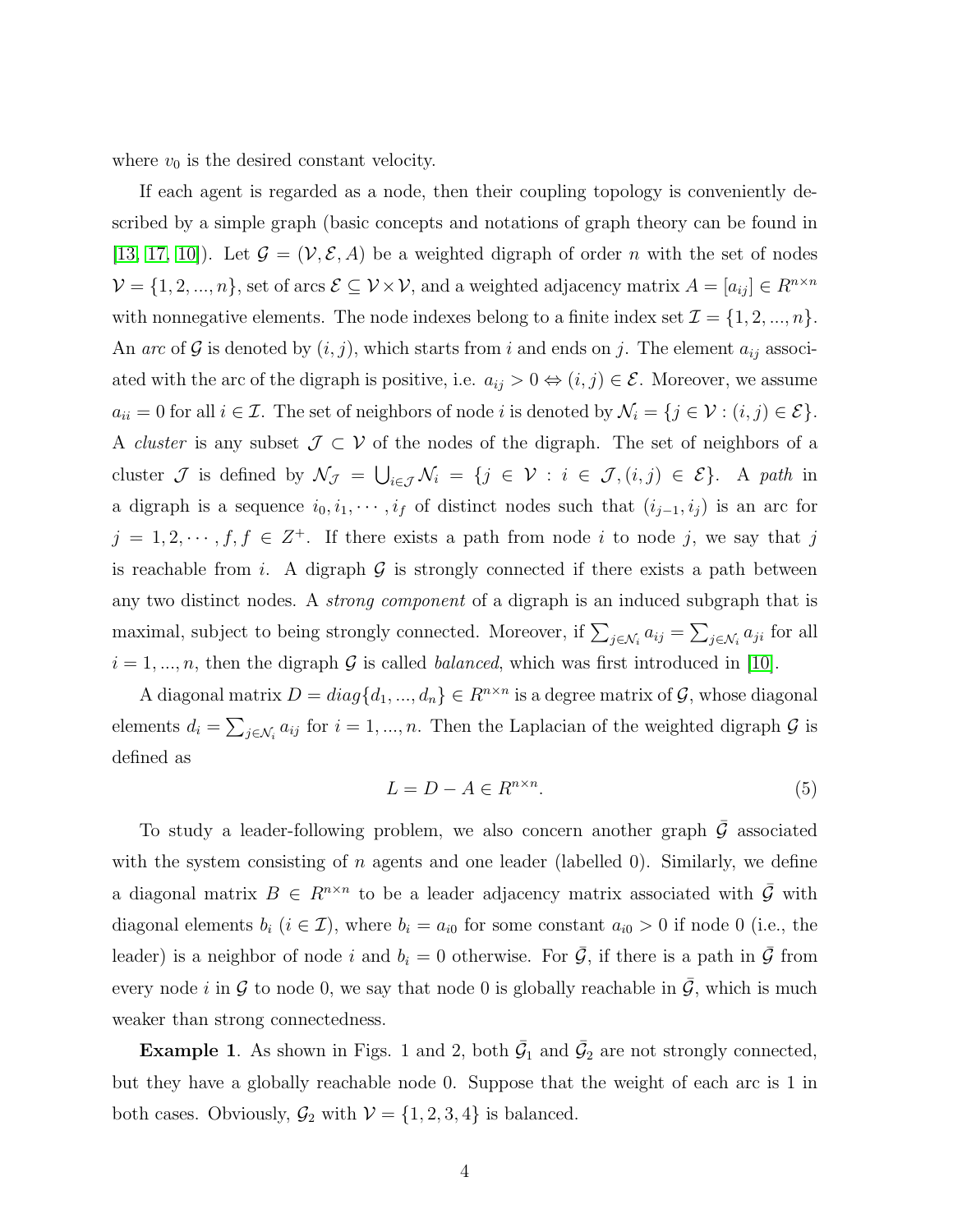Laplacians of  $\mathcal{G}_1$  and  $\mathcal{G}_2$  as well as the leader adjacency matrices  $B_1$ ,  $B_2$  are easily obtained as follows:

.

$$
L_{1} = \begin{pmatrix} 1 & -1 & 0 & 0 \\ -1 & 1 & 0 & 0 \\ 0 & 0 & 0 & 0 \\ 0 & -1 & -1 & 2 \end{pmatrix}, L_{2} = \begin{pmatrix} 1 & -1 & 0 & 0 \\ -1 & 1 & 0 & 0 \\ 0 & 0 & 1 & -1 \\ 0 & 0 & -1 & 1 \end{pmatrix}, B_{1} = B_{2} = \begin{pmatrix} 1 & 0 & 0 & 0 \\ 0 & 0 & 0 & 0 \\ 0 & 0 & 1 & 0 \\ 0 & 0 & 0 & 0 \end{pmatrix}
$$
  
Fig. 1  $\bar{G}_{1}$  and  $\bar{G}_{1}$  Fig. 2  $\bar{G}_{2}$  and  $\bar{G}_{2}$ 

<span id="page-4-0"></span>The following lemma was obtained in([\[7,](#page-15-5) [14\]](#page-15-17)).

**Lemma 1** A digraph  $\mathcal{G} = (\mathcal{V}, \mathcal{E}, A)$  has a globally reachable node if and only if for every pair of nonempty, disjoint subsets  $\mathcal{V}_1, \mathcal{V}_2 \subset \mathcal{V}$  satisfies  $\mathcal{N}_{S_i} \bigcup \mathcal{N}_{S_j} \neq \emptyset$ .

**Remark 1** Let  $S_1, S_2, ..., S_p$  be the strong components of  $\mathcal{G} = (\mathcal{V}, \mathcal{E})$  and  $\mathcal{N}_{S_i}$  be the neighbor sets for  $S_i$ ,  $i = 1, ..., p, p > 1$  $i = 1, ..., p, p > 1$  $i = 1, ..., p, p > 1$ . From Lemma 1, a digraph G has a globally reachable node if and only if every pair of  $S_i$ ,  $S_j$  satisfies  $\mathcal{N}_{S_i} \bigcup \mathcal{N}_{S_j} \neq \emptyset$ . If the graph is strongly connected, then each node is globally reachable from every other node.

<span id="page-4-2"></span>The next lemma shows an important property of Laplacian  $L$  ([\[7\]](#page-15-5)).

**Lemma 2** The digraph  $G$  has a globally reachable node if and only if Laplacian L of  $G$ has a simple zero eigenvalue (with eigenvector  $\mathbf{1} = (1, ..., 1)^T \in R^n$ ).

Due to the coupling delays, each agent cannot instantly get the information from others or the leader. Thus, for agent  $i$   $(i = 1, ..., n)$ , a neighbor-based coupling rule can be expressed as follows:

<span id="page-4-1"></span>
$$
u_i(t) = \sum_{j \in \mathcal{N}_i(\sigma)} a_{ij}(x_j(t-r) - x_i(t-r)) + b_i(\sigma)(x_0(t-r) - x_i(t-r)) + k(v_0 - v_i(t)), \ k > 0, \ (6)
$$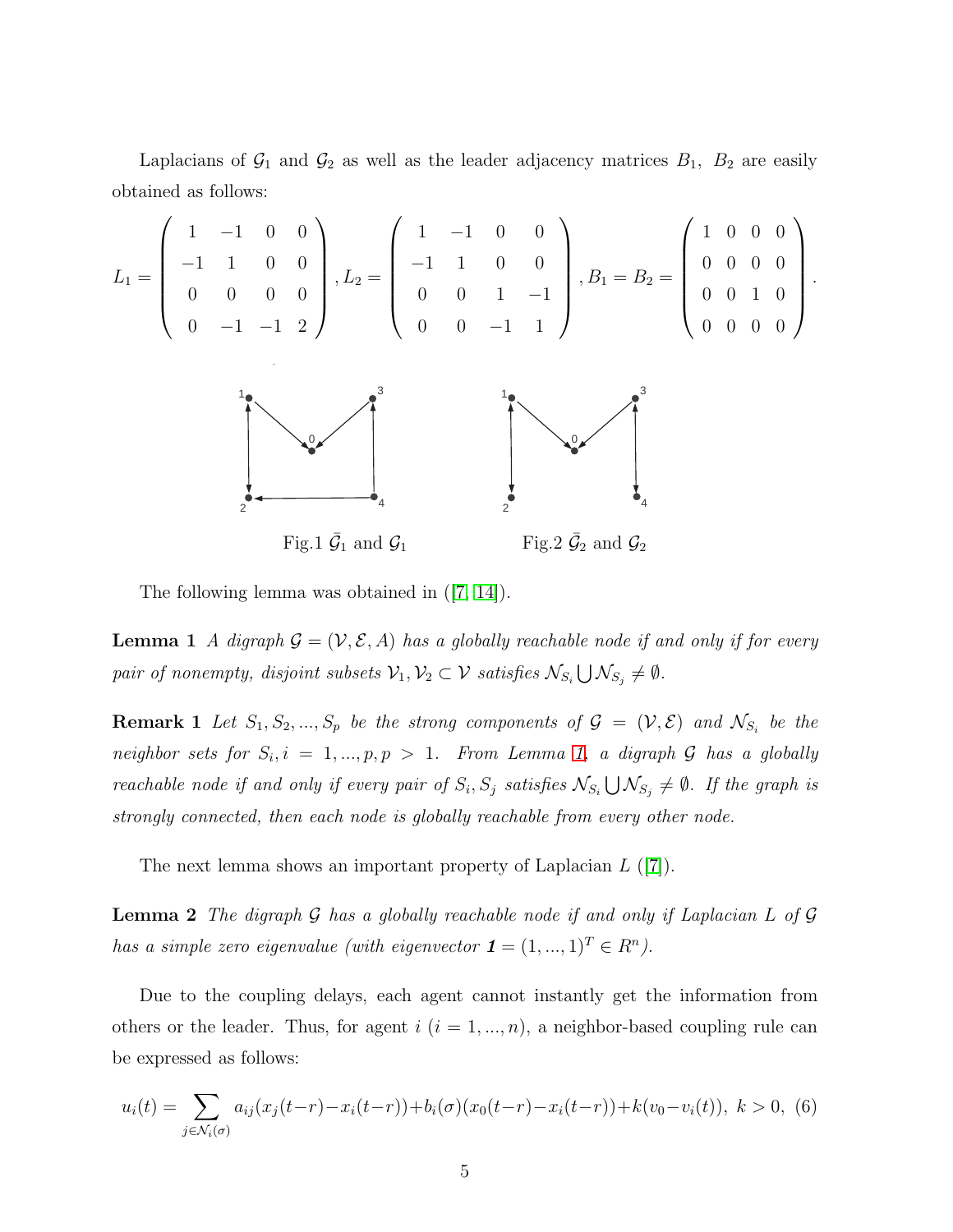where the time-varying delay  $r(t) > 0$  is a continuously differentiable function with

$$
0 < r < \tau,\tag{7}
$$

 $\sigma : [0, \infty) \to \mathcal{I}_{\Gamma} = \{1, ..., N\}$  (*N* denotes the total number of all possible digraphs) is a switching signal that determines the coupling topology. The set  $\Gamma = \{G_1, ..., G_N\}$  is a finite collection of graphs with a common node set  $V$ . If  $\sigma$  is a constant function, then the corresponding interconnection topology is fixed. In addition,  $\mathcal{N}_i(\sigma)$  is the index set of neighbors of agent i in the digraph  $\mathcal{G}_{\sigma}$  while  $a_{ij}$   $(i, j = 1, ..., n)$  are elements of the adjacency matrix of  $\mathcal{G}_{\sigma}$  and  $b_i(\sigma)$   $(i = 1, ..., n)$  are the diagonal elements of the leader adjacency matrix associated with  $\bar{\mathcal{G}}_{\sigma}$ .

With  $(6)$ ,  $(2)$  can be written in a matrix form:

<span id="page-5-0"></span>
$$
\begin{cases}\n\dot{x} = v, \\
\dot{v} = -(L_{\sigma} + B_{\sigma})x(t - r) - k(v - v_0 \mathbf{1}) + B_{\sigma} \mathbf{1}x_0(t - r),\n\end{cases}
$$
\n(8)

where  $L_{\sigma}$  is Laplacian of  $\mathcal{G}_{\sigma}$  and  $B_{\sigma}$  is the leader adjacency matrix associated with  $\bar{\mathcal{G}}_{\sigma}$ .

In the sequel, we will demonstrate the convergence of the dynamics system [\(8\)](#page-5-0); that is,  $x_i \to x_0, v_i \to v_0$  as  $t \to \infty$ .

### 3 Fixed Coupling Topology

In this section, we will focus on the convergence analysis of a group of dynamic agents with fixed interconnection topology. In this case, the subscript  $\sigma$  can be dropped.

Let  $\bar{x} = x - x_0 \mathbf{1}, \bar{v} = v - v_0 \mathbf{1}$ . Because  $-(L+B)x(t-r) + B\mathbf{1}x_0(t-r) = -(L+B)\bar{x}(t-r)$ (invoking Lemma [2\)](#page-4-2), we can rewrite system [\(8\)](#page-5-0) as

<span id="page-5-1"></span>
$$
\dot{\epsilon} = C\epsilon(t) + E\epsilon(t - r),\tag{9}
$$

where

$$
\epsilon = \begin{pmatrix} \bar{x} \\ \bar{v} \end{pmatrix}, C = \begin{pmatrix} 0 & I_n \\ 0 & -kI_n \end{pmatrix}, E = \begin{pmatrix} 0 & 0 \\ -H & 0 \end{pmatrix}, H = L + B.
$$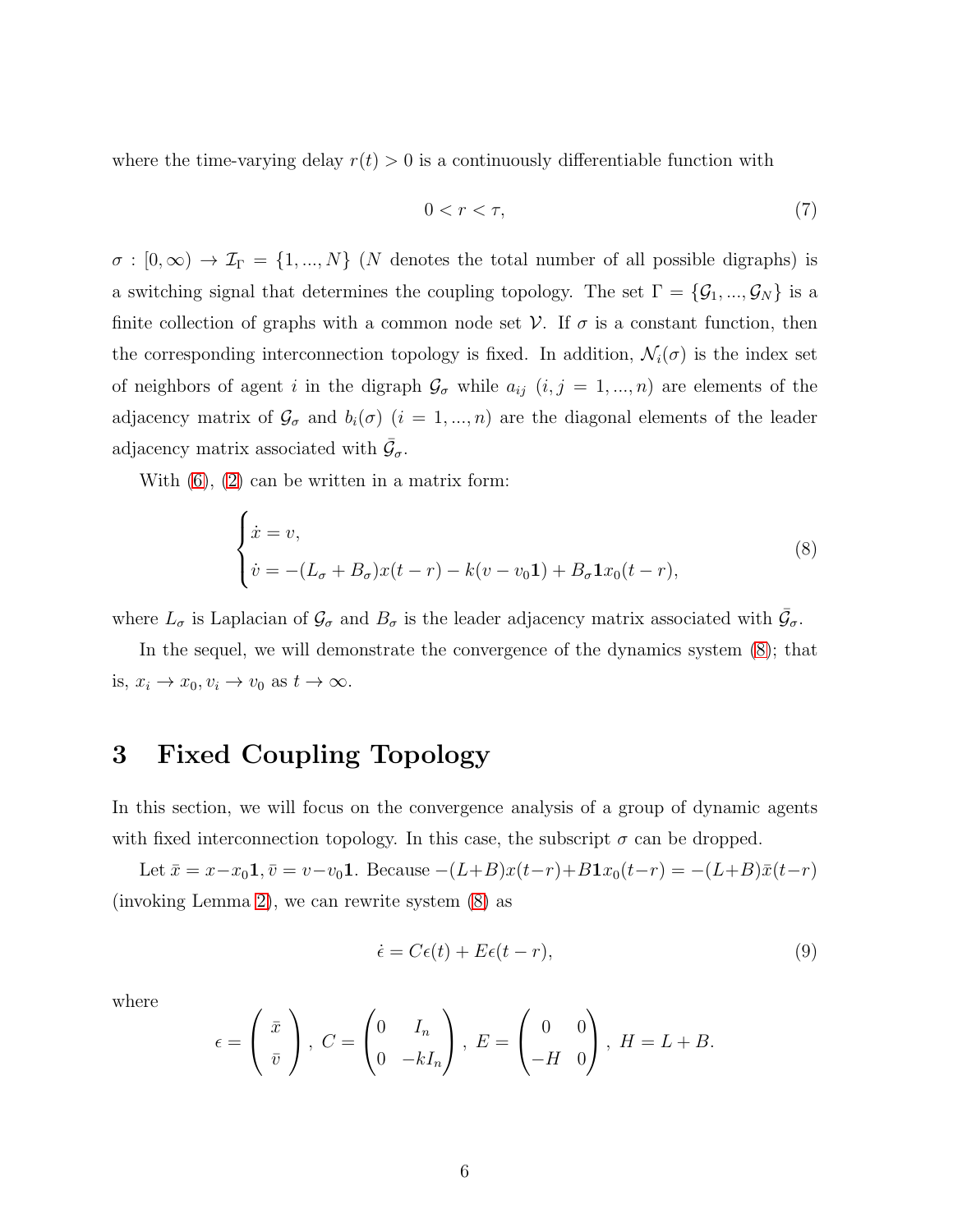Before the discussion, we introduce some basic concepts or results for time-delay systems([\[19\]](#page-15-14)). Consider the following system:

<span id="page-6-0"></span>
$$
\begin{cases}\n\dot{x} = f(x_t), & t > 0, \\
x(\theta) = \varphi(\theta), & \theta \in [-\tau, 0],\n\end{cases}
$$
\n(10)

where  $x_t(\theta) = x(t+\theta), \forall \theta \in [-\tau, 0]$  and  $f(0) = 0$ . Let  $C([-\tau, 0], R^n)$  be a Banach space of continuous functions defined on an interval  $[-\tau, 0]$ , taking values in  $R<sup>n</sup>$  with the topology of uniform convergence, and with a norm  $||\varphi||_c = \max_{\theta \in [-\tau,0]} ||\varphi(\theta)||$ . The following result is for the stability of system [\(10\)](#page-6-0) (the details can be found in [\[19\]](#page-15-14)).

<span id="page-6-3"></span>**Lemma 3** (Lyapunov-Razumikhin Theorem) Let  $\phi_1, \phi_2$ , and  $\phi_3$  be continuous, nonnegative, nondecreasing functions with  $\phi_1(s) > 0, \phi_2(s) > 0, \phi_3(s) > 0$  for  $s > 0$  and  $\phi_1(0) = \phi_2(0) = 0$ . For system [\(10\)](#page-6-0), suppose that the function  $f: C([-\tau, 0], R^n) \to R$ takes bounded sets of  $C([- \tau, 0], R^n)$  in bounded sets of  $R^n$ . If there is a continuous function  $V(t, x)$  such that

<span id="page-6-1"></span>
$$
\phi_1(||x||) \le V(t, x) \le \phi_2(||x||), \ t \in R, \ x \in R^n. \tag{11}
$$

In addition, there exists a continuous nondecreasing function  $\phi(s)$  with  $\phi(s) > s$ ,  $s > 0$ such that

<span id="page-6-2"></span>
$$
\dot{V}(t,x)|_{(10)} \le -\phi_3(||x||), \quad \text{if } V(t+\theta, x(t+\theta)) < \phi(V(t,x(t))), \ \theta \in [-\tau, 0], \tag{12}
$$

then the solution  $x = 0$  is uniformly asymptotically stable.

Usually,  $V(t, x)$  is called Lyapunov-Razumikhin function if it satisfies [\(11\)](#page-6-1) and [\(12\)](#page-6-2) in Lemma [3.](#page-6-3)

**Remark 2** Lyapunov-Razumikhin theorem indicates that it is unnecessary to require that  $\dot{V}(t, x)$  be non-positive for all initial data in order to have stability of system [\(10\)](#page-6-0). In fact, one only needs to consider the initial data if a trajectory of equation [\(10\)](#page-6-0) starting from these initial data is "diverging" (that is,  $V(t + \theta, x(t + \theta)) < \phi(V(t, x(t)))$  for all  $\theta \in [-\tau, 0]$  in [\(12\)](#page-6-2)).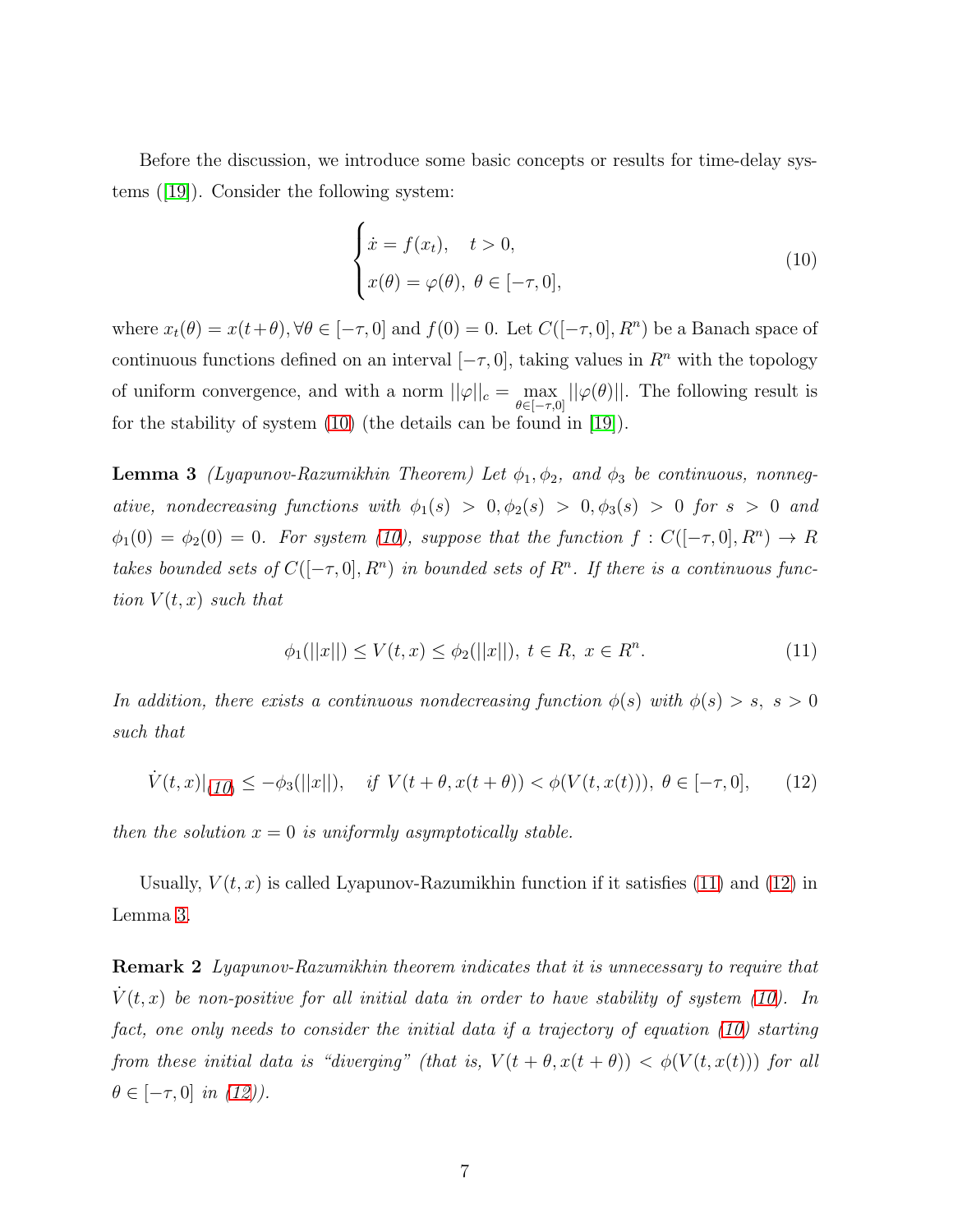A matrix A is said to have property SC ([\[18\]](#page-15-18)) if, for every pair of distinct integers  $\hbar, \ell$ with  $1 \leq \hbar, \ell \leq n$ , there is a sequence of distinct integers  $\hbar = i_1, i_2, ..., i_{j-1}, i_j = \ell, 1 \leq j \leq j$ n such that all of the matrix entries  $a_{i_1 i_2}, a_{i_2 i_3}, ..., a_{i_{j-1} i_j}$  are nonzero. In fact, it is obvious that, if  $G$  is strongly connected, then its adjacency matrix  $A$  has property  $SC$ . Moreover, a matrix is called a positive stable matrix if its eigenvalues have positive real-parts. Note that  $H = L + B$  plays a key role in the convergence analysis of system [\(9\)](#page-5-1). The following lemma shows a relationship between H and the connectedness of graph  $\mathcal G$  (as defined in Section 2).

<span id="page-7-1"></span>**Lemma 4** The matrix  $H = L + B$  is positive stable if and only if node 0 is globally reachable in  $\overline{G}$ .

Proof:(Sufficiency) Based on *Gersgorin* disk theorem ([\[18\]](#page-15-18)), all the eigenvalues of H are located in the union of  $n$  discs:

$$
Ger(H) = \bigcup_{i=1}^{n} \{ z \in R^2 : |z - d_i - b_i| \le \sum_{j \ne i} a_{ij} \}.
$$

However, for the graph  $\mathcal{G}$ ,  $d_i = \sum_{j \neq i} a_{ij}$ . Thus, every disc with radius  $d_i$  will be located in the right half of the complex plane, and then  $H$  has either zero eigenvalue or eigenvalue with positive real-part. Since node 0 is globally reachable, there exists at least one  $b_i > 0$ . Therefore, at least one *Gersgorin* circle does not pass through the origin.

The following two cases are considered to prove the sufficient condition:

Case (i) G has a globally reachable node: Let  $S_1, ..., S_p$   $(p \in Z^+)$  be the strong components of G. If  $p = 1$ , G is strongly connected. Then its adjacency matrix A has property SC. Since  $D + B$  is a diagonal matrix with nonnegative diagonal entries, H still hasproperty SC. By Better theorem ([\[18\]](#page-15-18)), if zero is an eigenvalue of  $H$ , it is just a boundary point of  $Ger(H)$ . Therefore, every  $Ger\check{s}gorin$  circle passes through zero, which leads to a contradiction. Hence, zero is not an eigenvalue of  $H$ .

If  $p > 1$ , then there is one strong component, say  $S_1$ , having no neighbor set by Lemma [1.](#page-4-0) We rearrange the indices of n agents such that the Laplacian of  $\mathcal G$  is taken in the form

<span id="page-7-0"></span>
$$
L = \begin{pmatrix} L_{11} & 0 \\ L_{21} & L_{22} \end{pmatrix},
$$
\n(13)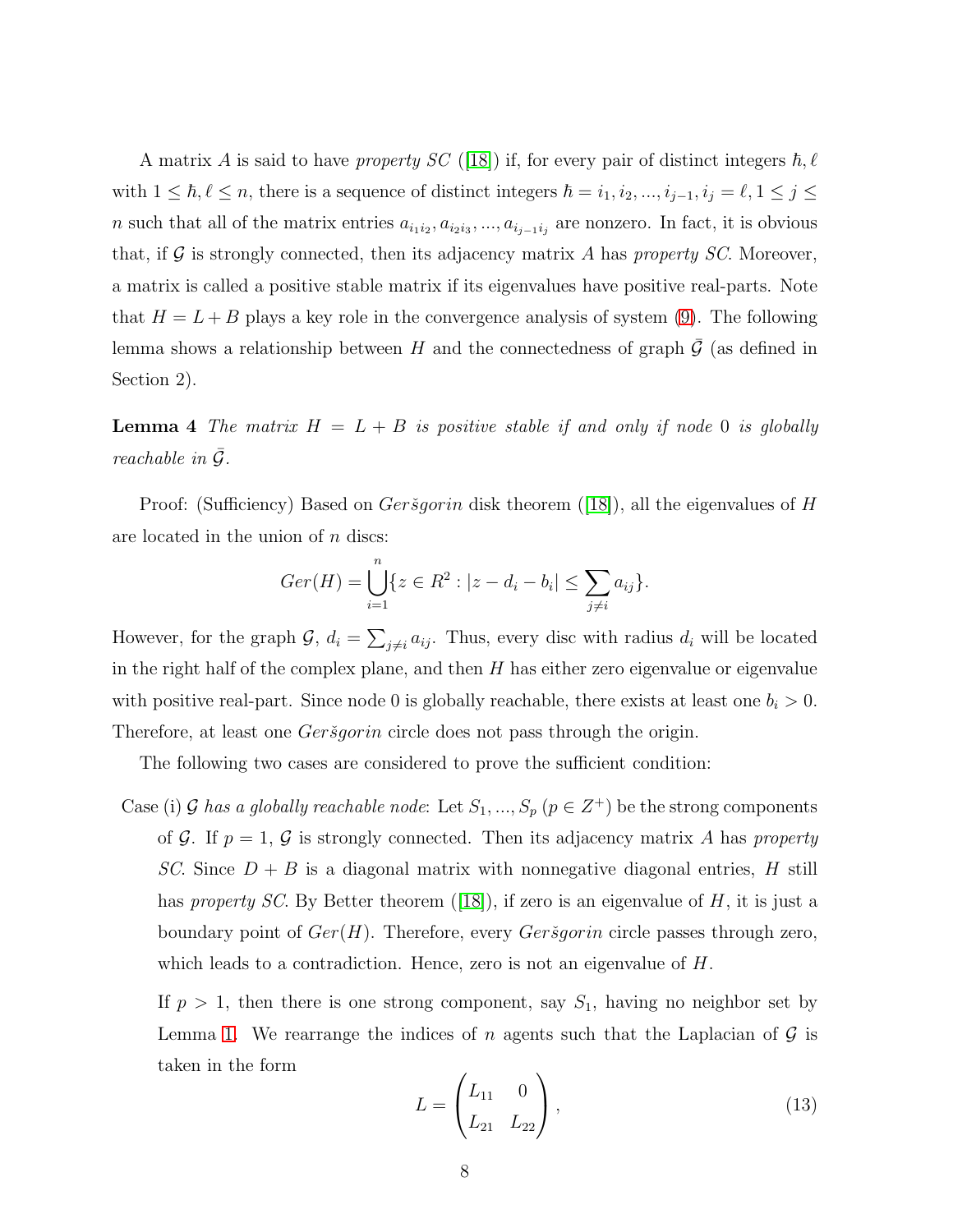where  $L_{11} \in R^{\kappa \times \kappa}$  ( $\kappa < n$ ) is Laplacian of the component  $S_1$ . From Lemma [2,](#page-4-2) zero is a simple eigenvalue of  $L_{11}$  and  $L$ , while  $L_{22}$  is nonsingular. Since node 0 is globally reachable, then the block matrix  $B_1 \neq 0$  with  $B = diag\{B_1, B_2\}$ . Similar to the case when  $p = 1$ , we conclude that zero is not an eigenvalue of  $L_{11} + B_1$ , and is also not an eigenvalue of H.

Case (ii) G has no globally reachable node: Let  $S_1, ..., S_p$  be the strong components with  $\mathcal{N}_{S_i} = \emptyset, i = 1, ..., p, p > 1$  by Lemma [1.](#page-4-0) Since  $\bigcup_{i=1}^p \mathcal{V}(S_i) \subset \mathcal{V}(\mathcal{G})$ , Laplacian associated with  $\mathcal G$  can be transformed to the following form:

<span id="page-8-0"></span>
$$
L = \begin{pmatrix} L_{11} & & & & \\ & \ddots & & & \\ & & L_{pp} & & \\ & & & L_{pp} & \\ L_{p+1,1} & \cdots & L_{p+1,p} & L_{p+1,p+1} \end{pmatrix},
$$
 (14)

where  $L_{ii}$  is the Laplacian associated with  $S_i$  for  $i = 1, ..., p$ . One can easily verify that  $L_{p+1,p+1}$  is nonsingular. Since node 0 is globally reachable, then  $B_i \neq 0$  for  $i = 1, ..., p$  where  $B_i$ , corresponding to  $L_{ii}$ , are diagonal blocks of B. Similar to the proof in Case (i), we can obtain that zero is not eigenvalue of  $H_i$  or  $H$ .

(Necessity) If node 0 is not globally reachable in  $\overline{G}$ , then we also have:

- Case (i) G has a globally reachable node: As discussed before, assume  $S_1$  has no neighbor set, and then we have [\(13\)](#page-7-0), where  $L_{11} \in R^{\kappa \times \kappa}$  ( $\kappa \in Z^+$ ) is the Laplacian of  $S_1$ . Invoking Lemma [2,](#page-4-2) zero is a simple eigenvalue of  $L_{11}$  and L, while  $L_{22}$  is nonsingular. By the assumption that node 0 is not globally reachable in  $\bar{G}$ , then the block matrix  $B_1 = 0$  with  $B = diag\{B_1, B_2\}$ . Therefore, zero is a simple eigenvalue of  $L_{11} + B_1$ , and is also a simple eigenvalue of H. This leads to a contradiction.
- Case (ii) G has no globally reachable node: As discussed before, we have  $(14)$ . By the assumption that node 0 is not globally reachable in  $\overline{G}$ , then there exists at least one  $B_i = 0$  for  $i = 1, ..., p$  where  $B_i$ , corresponding to  $L_{ii}$ , are diagonal blocks of B. Thus,  $H_i$  and H have more than one zero eigenvalues. This implies a contradiction.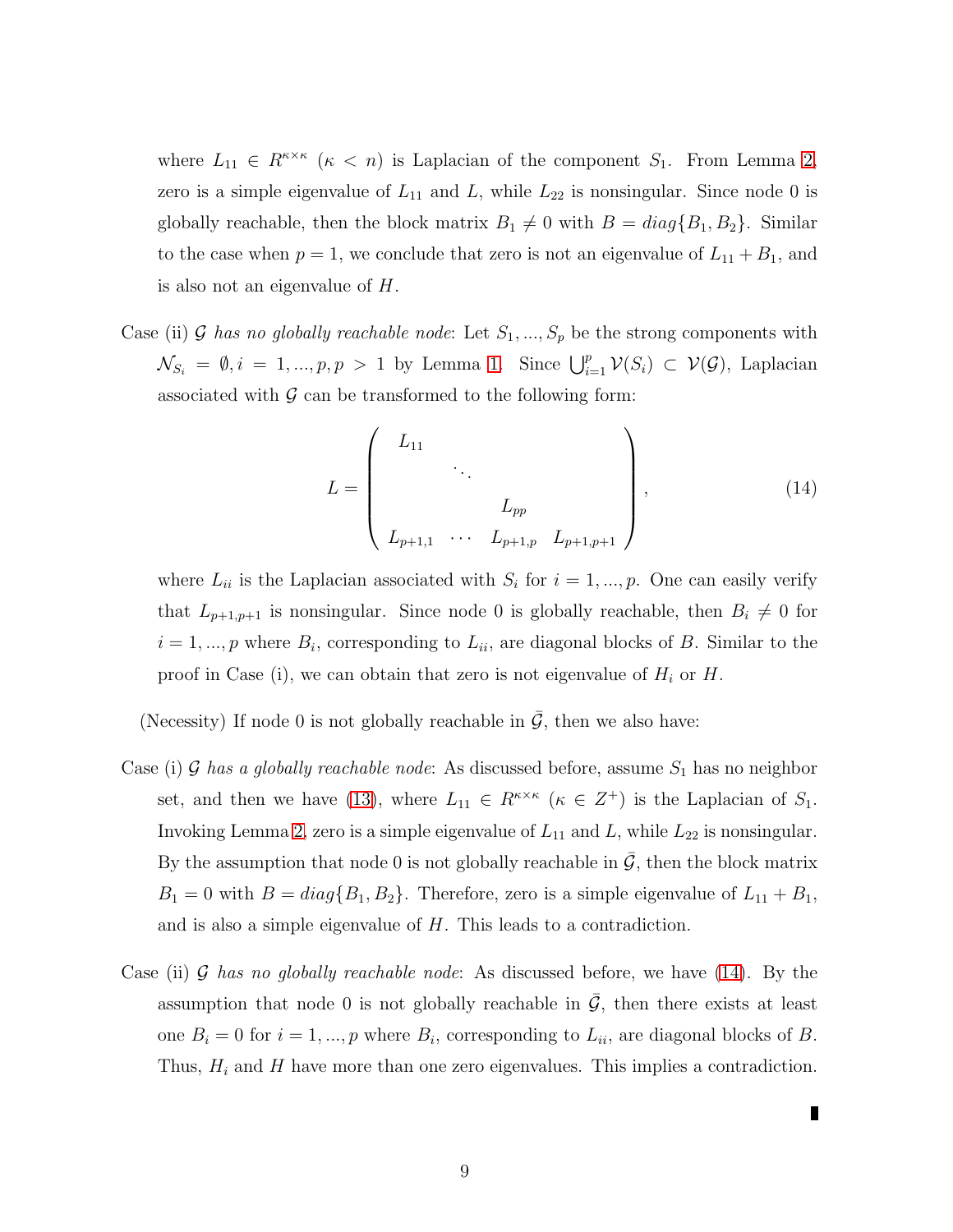Therefore, if node 0 is globally reachable in  $\overline{G}$ , H is positive stable, and from Lyapunov theorem, there exists a positive definite matrix  $\bar{P} \in R^{n \times n}$  such that

<span id="page-9-0"></span>
$$
\bar{P}H + H^T \bar{P} = I_n. \tag{15}
$$

<span id="page-9-2"></span>Let  $\bar{\mu} = max$ {eigenvalues of  $\bar{P}HH^T\bar{P}$ } and let  $\bar{\lambda}$  be the smallest eigenvalue of  $\bar{P}$ . Now we give the main result as follows.

**Theorem 1** For system  $(9)$ , take

<span id="page-9-1"></span>
$$
k > k^* = \frac{\bar{\mu}}{2\bar{\lambda}} + 1. \tag{16}
$$

Then, when  $\tau$  is sufficiently small,

<span id="page-9-3"></span>
$$
\lim_{t \to \infty} \epsilon(t) = 0,\tag{17}
$$

if and only if node 0 is globally reachable in  $\overline{G}$ .

Proof: (Sufficiency) Since node 0 is globally reachable in  $\overline{G}$ , H is positive stable and  $\overline{P}$  is a positive definite matrix satisfying [\(15\)](#page-9-0). Take a Lyapunov-Razumikhin function  $V(\epsilon) = \epsilon^T P \epsilon$ , where

$$
P = \begin{pmatrix} k\bar{P} & \bar{P} \\ \bar{P} & \bar{P} \end{pmatrix} \qquad (k > 1)
$$

is positive definite.

Then we consider  $\dot{V}(\epsilon)|_{(9)}$  $\dot{V}(\epsilon)|_{(9)}$  $\dot{V}(\epsilon)|_{(9)}$ .

By Leibniz-Newton formula,

$$
\epsilon(t-r) = \epsilon(t) - \int_{-r}^{0} \dot{\epsilon}(t+s)ds
$$
  
=  $\epsilon(t) - C \int_{-r}^{0} \epsilon(t+s)ds - E \int_{-2r}^{-r} \epsilon(t+s)ds.$ 

Thus, from  $E^2 = 0$ , the delayed differential equation [\(9\)](#page-5-1) can be rewritten as

$$
\dot{\epsilon} = F\epsilon - EC \int_{-r}^{0} \epsilon(t+s)ds,
$$

where  $F = C + E$ .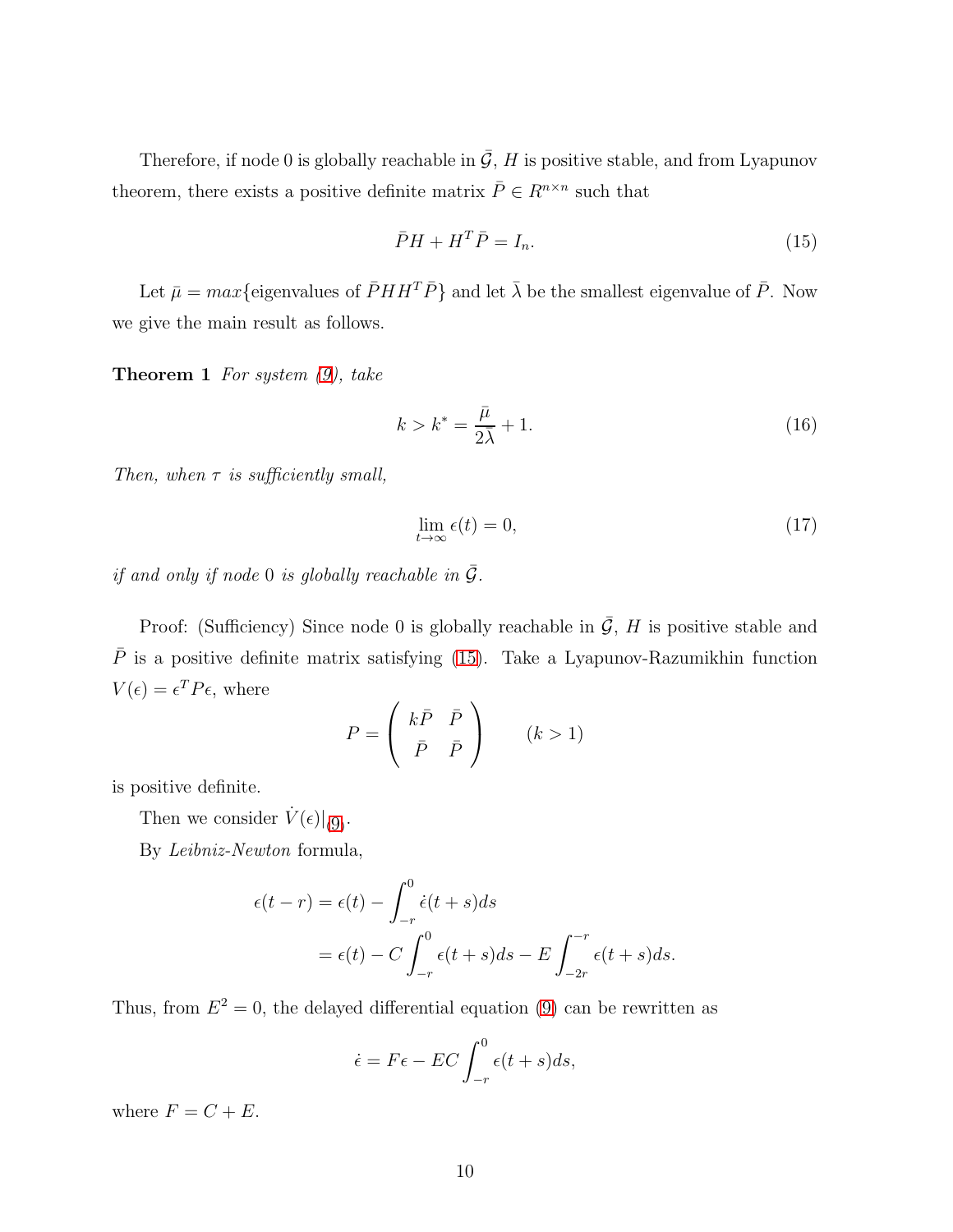Note that  $2a^Tb \le a^T\Psi a + b^T\Psi^{-1}b$  holds for any appropriate positive definite matrix Ψ. Then, with  $a = -C<sup>T</sup> E<sup>T</sup> P \epsilon$ ,  $b = \epsilon(t + s)$  and  $\Psi = P<sup>-1</sup>$ , we have

$$
\dot{V}|_{(9)} = \epsilon^T (F^T P + P F)\epsilon - 2\epsilon^T P E C \int_{-r}^0 \epsilon(t+s)ds
$$
  

$$
\leq \epsilon^T (F^T P + P F)\epsilon + r\epsilon^T P E C P^{-1} C^T E^T P \epsilon + \int_{-r}^0 \epsilon^T (t+s) P \epsilon(t+s)ds.
$$

Take  $\phi(s) = qs$  for some constant  $q > 1$ . In the case of

$$
V(\epsilon(t+\theta)) < qV(\epsilon(t)), \ -\tau \le \theta \le 0,\tag{18}
$$

we have

$$
\dot{V} \le -\epsilon^T Q \epsilon + r \epsilon^T (PECP^{-1}C^T E^T P + qP) \epsilon,
$$

where

$$
Q = -(F^T P + P F) = \begin{pmatrix} I_n & H^T \bar{P} \\ \bar{P} H & 2(k-1) \bar{P} \end{pmatrix}.
$$

 $Q$  is positive definite if k satisfies [\(16\)](#page-9-1), according to Lemma [4](#page-7-1) and Schur complements theorem([\[18\]](#page-15-18)). Let  $\lambda_{min}$  denote the minimum eigenvalues of Q. If we take

<span id="page-10-0"></span>
$$
r < \tau = \frac{\lambda_{min}}{\left| \left| PECP^{-1}C^T E^T P \right| \right| + q \left| P \right| \right|},\tag{19}
$$

then  $\dot{V}(\epsilon) \le -\eta \epsilon^T \epsilon$  for some  $\eta > 0$ . Therefore, the conclusion follows by Lemma [3.](#page-6-3)

(Necessity) Since system  $(9)$  is asymptotically stable, the eigenvalues of F have negative real-parts, which implies that  $H$  is positive stable. By Lemma [4,](#page-7-1) node 0 is globally reachable in  $\mathcal{G}$ . Π

Remark 3 In the proof of Theorem [1,](#page-9-2) we have obtained a finite bound of the considered time-varying delay, that is,  $\tau$  in [\(19\)](#page-10-0), though " $\tau$  is sufficiently small" is mentioned in Theorem [1.](#page-9-2)

Remark 4 Obviously, [\(17\)](#page-9-3) still holds if the time delay is constant. Moreover, if the system [\(2\)](#page-2-0) is free of time-delay (that is,  $r \equiv 0$ ), then the coupling rule [\(6\)](#page-4-1) becomes

$$
u_i(t) = \sum_{j \in \mathcal{N}_i(\sigma)} a_{ij}(x_j(t) - x_i(t)) + b_i(\sigma)(x_0(t) - x_i(t)) + k(v_0 - v_i(t)),
$$

which is consistent with the nearest neighbor rules in  $[10]$ .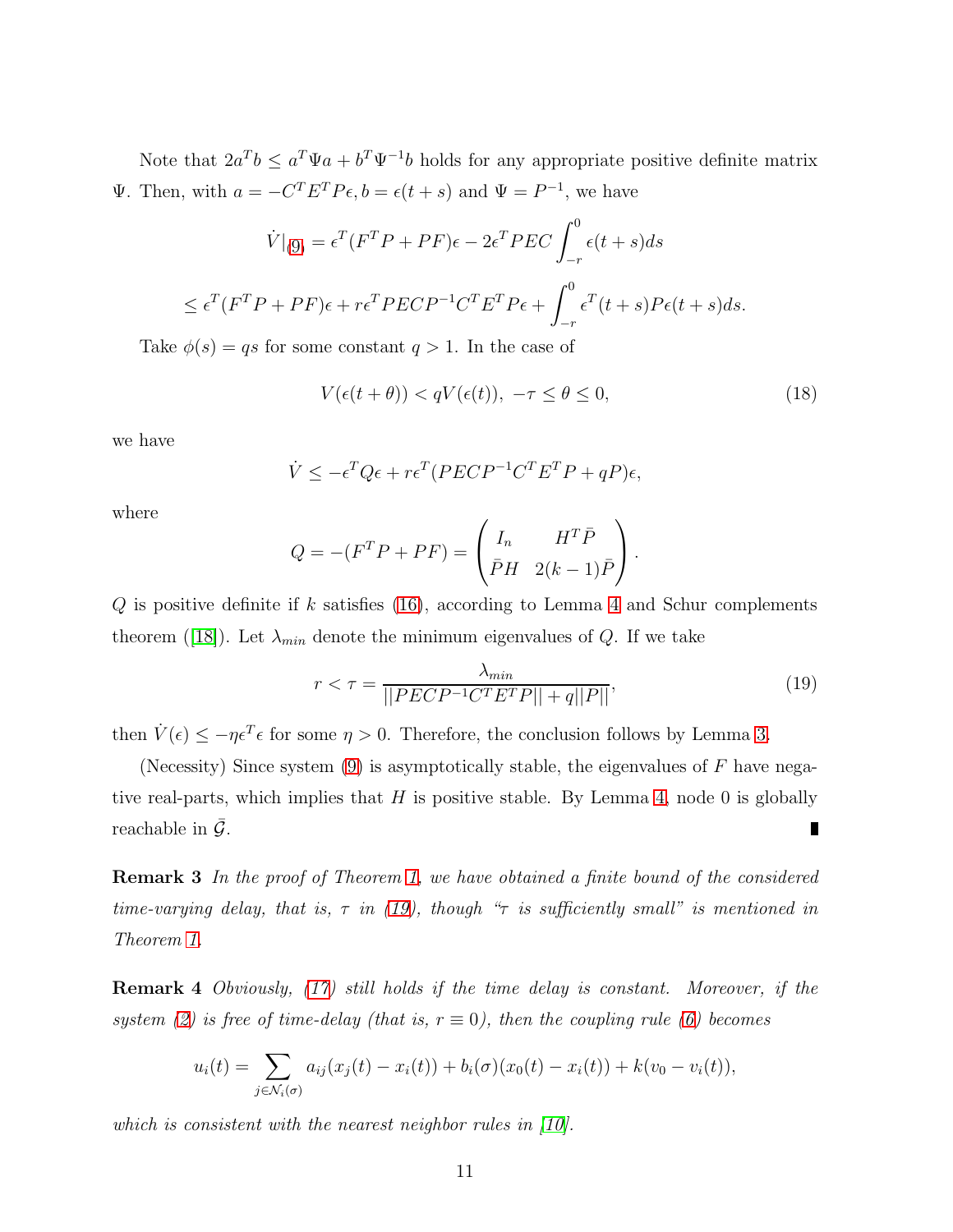For illustration, we give an numerical example with the interconnection graph given in Fig. 1. It is not hard to obtain

$$
\bar{\mu} = 0.3139, \ \bar{\lambda} = 0.1835, \ k^* = 2.7106,
$$
\n
$$
\lambda_{min} = 0.3325, \ q = 1.0500, \ \tau = 0.0334,
$$
\n
$$
\bar{P} = \begin{pmatrix}\n0.5379 & 0.5758 & 0.0439 & 0.0227 \\
0.5758 & 1.1667 & 0.1091 & 0.0909 \\
0.0439 & 0.1091 & 0.5833 & 0.0833 \\
0.0227 & 0.0909 & 0.0833 & 0.2500\n\end{pmatrix}
$$

.

Take  $k = 3$  and the time-varying delay  $r(t) = 0.0300|\cos(t)|$  in the simulation.

Fig. 3 shows the simulation results for both position errors and velocity errors, while Fig. 4 demonstrates that the trajectories of the four agents and the one of the leader.



Fig. 3. Leader-following errors of four agents with the coupling topology shown in Fig.1



Fig. 4. Trajectories of four agents and the leader with the coupling topology shown in Fig.1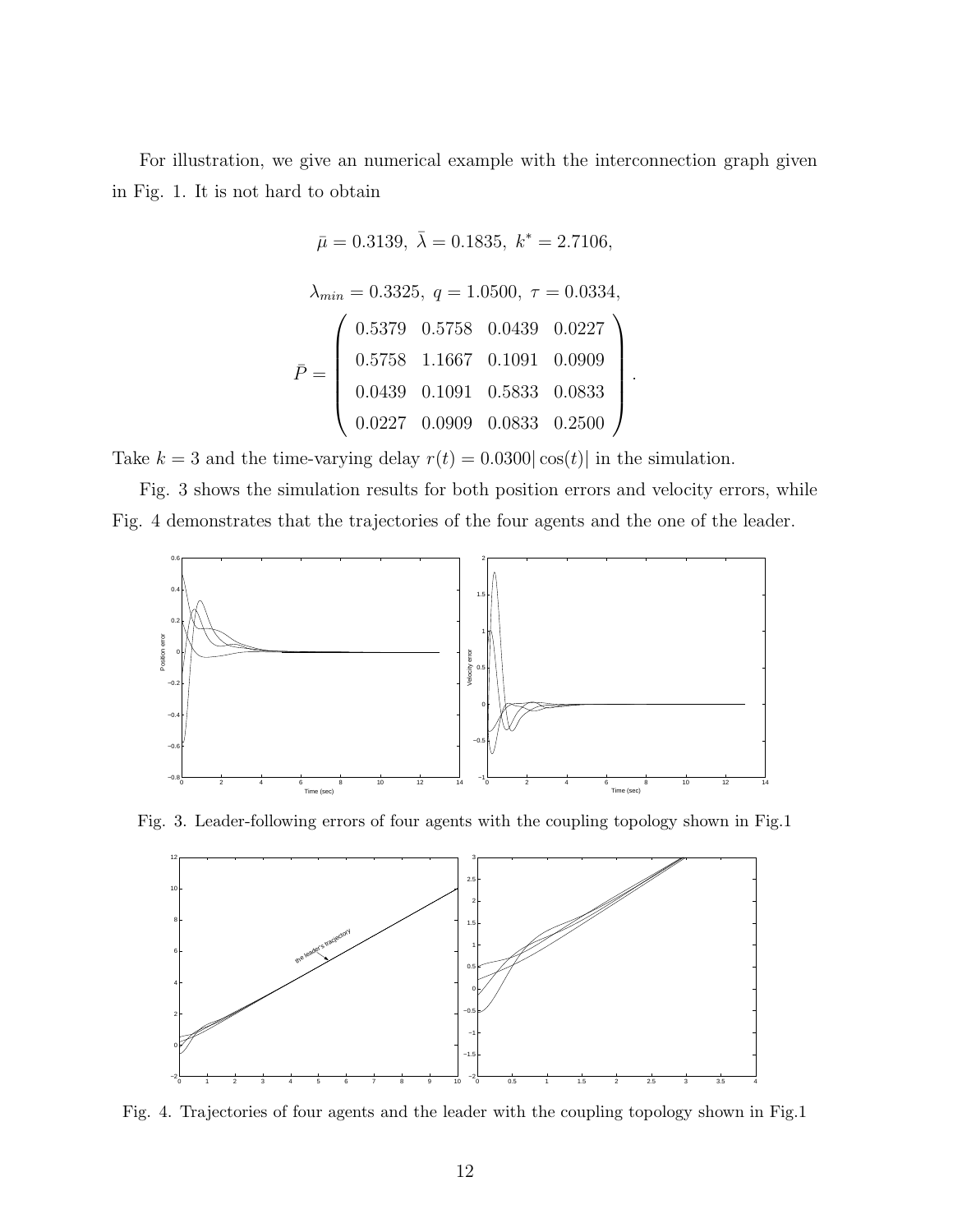#### 4 Switched Coupling Topology

Consider system [\(8\)](#page-5-0) with switched coupling topology. Still taking  $\bar{x} = x - x_0 \mathbf{1}, \bar{v} = v - v_0 \mathbf{1}$ , we have

<span id="page-12-1"></span>
$$
\dot{\epsilon} = C\epsilon(t) + E_{\sigma}\epsilon(t-r). \tag{20}
$$

where  $\sigma$  is the switching signal as defined in Section 2, and

$$
E_{\sigma} = \begin{pmatrix} 0 & 0 \\ -H_{\sigma} & 0 \end{pmatrix}, \quad H_{\sigma} = L_{\sigma} + B_{\sigma}.
$$

<span id="page-12-0"></span>At first, we study the matrix  $H_{\sigma} = L_{\sigma} + B_{\sigma}$ .

**Lemma 5** Suppose  $\mathcal{G}_{\sigma}$  is balanced. Then  $H_{\sigma} + H_{\sigma}^T$  is positive definite if and only if node 0 is globally reachable in  $\overline{G}$ .

Proof: (Necessity) The proof is quite trivial and omitted here.

(Sufficiency) Because  $\mathcal{G}_{\sigma}$  is balanced, it is strongly connected if it has a globally reach-able node. Then from Theorem 7 in [\[10\]](#page-15-7),  $\frac{1}{2}(L_{\sigma}+L_{\sigma}^{T})$  is a valid Laplacian matrix with single zero eigenvalue. After some manipulations, it is not difficult to obtain that  $\frac{1}{2}(L_{\sigma}+L_{\sigma}^{T})+B_{\sigma}$ is positive definite (the details can be found in [\[15\]](#page-15-6)) and so is  $H_{\sigma} + H_{\sigma}^{T}$ .

If  $\mathcal{G}_{\sigma}$  has no globally reachable node, then there is no arc between every pair of distinct strong components and we can renumber the nodes so that Laplacian associated with  $\mathcal{G}_{\sigma}$ has the form

$$
L_{\sigma} = \begin{pmatrix} L_{11}(\sigma) & & & \\ & L_{22}(\sigma) & & \\ & & \ddots & \\ & & & L_{pp}(\sigma) \end{pmatrix}
$$
 (21)

where each  $L_{ii}(\sigma)$  is Laplacian associated with a strong component  $S_i$  for  $i = 1, ..., p, p > 1$ . By the assumption that node 0 is globally reachable in  $\bar{\mathcal{G}}_{\sigma}$ , then each diagonal block matrix  $B_i(\sigma)$ , corresponding to  $L_{ii}(\sigma)$ , is nonzero. Then, it is easy to see that  $\frac{1}{2}(L_{ii}(\sigma)+L_{ii}(\sigma^T))+$  $B_i(\sigma)$  is positive definite and therefore,  $H_{\sigma} + H_{\sigma}^T$  is positive definite.  $\blacksquare$ 

<span id="page-12-2"></span>Based on the balanced graph  $\mathcal{G}_{\sigma}$  (with Lemma [5\)](#page-12-0) and the fact that the set  $\mathcal{I}_{\Gamma}$  is finite, both  $\tilde{\lambda} = \min\{\text{eigenvalues of } H_{\sigma} + H_{\sigma}^T\} > 0 \text{ and } \tilde{\mu} = \max\{\text{eigenvalues of } H_{\sigma} H_{\sigma}^T\} > 0 \text{ can}$ be well defined.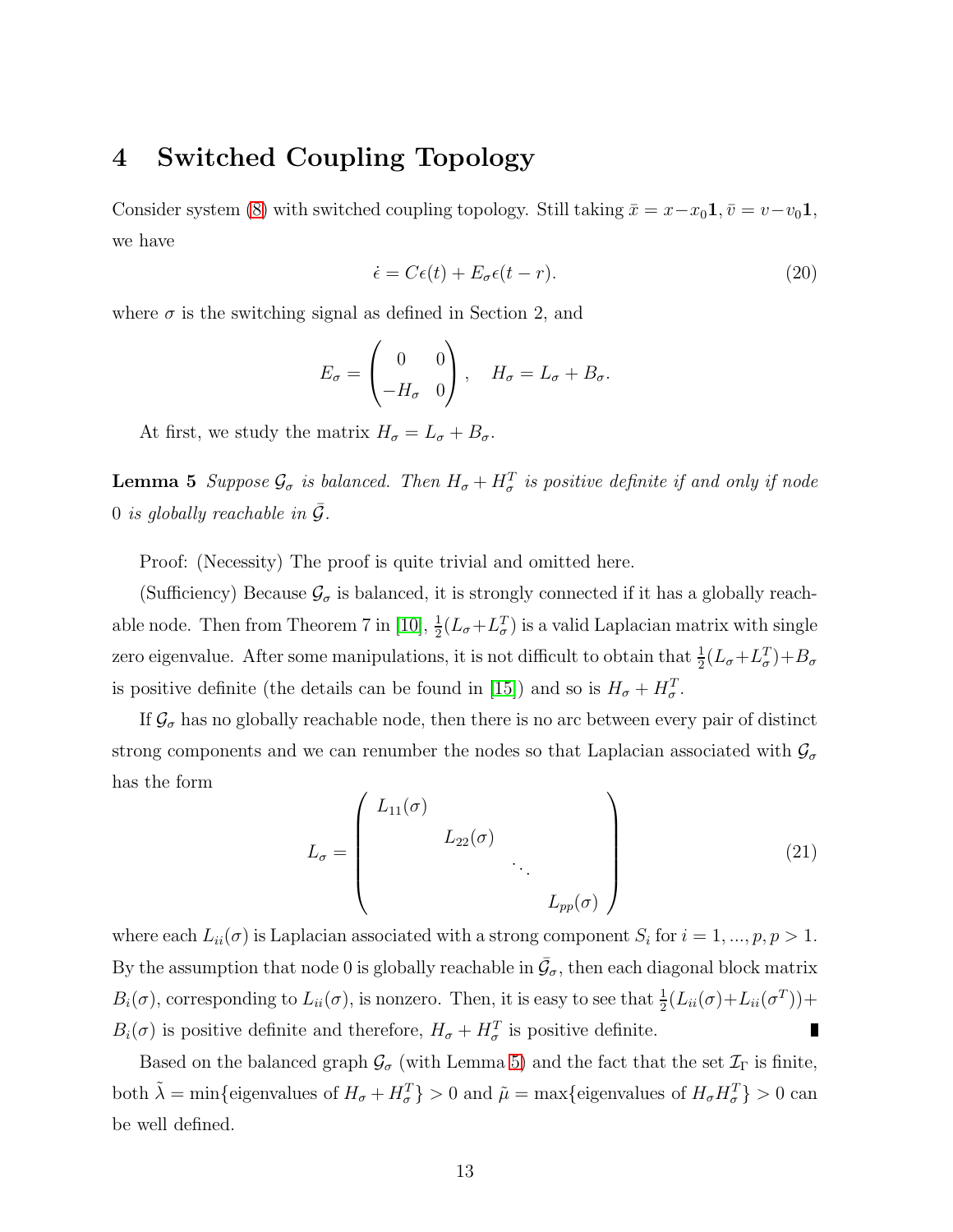**Theorem 2** For system [\(20\)](#page-12-1) with balanced graph  $\mathcal{G}_{\sigma}$ , take

<span id="page-13-0"></span>
$$
k > k^* = \frac{\tilde{\mu}}{2\tilde{\lambda}} + 1.
$$
\n(22)

If node 0 is globally reachable in  $\bar{\mathcal{G}}_{\sigma}$  and  $\tau$  is sufficiently small, then

$$
\lim_{t \to \infty} \epsilon(t) = 0.
$$

Proof: Take a Lyapunov-Razumikhin function  $V(\epsilon) = \epsilon^T \Phi \epsilon$ , where

$$
\Phi = \begin{pmatrix} kI_n & I_n \\ I_n & I_n \end{pmatrix} \qquad (k > 1)
$$

is positive definite.

Similar to the analysis in the proof of Theorem [1,](#page-9-2) we can obtain

$$
\dot{V} \leq \epsilon^T (F_\sigma^T \Phi + \Phi F_\sigma) \epsilon + r \epsilon^T \Phi E_\sigma C_\sigma \Phi^{-1} C_\sigma^T E_\sigma^T \Phi \epsilon + \int_{-r}^0 \epsilon^T (t+s) \Phi \epsilon (t+s) ds.
$$

Take  $\phi(s) = qs$  for some constant  $q > 1$ . In the case of

$$
V(\epsilon(t+\theta)) < qV(\epsilon(t)), \quad -\tau \le \theta \le 0,\tag{23}
$$

we have

$$
\dot{V} \le -\epsilon^T Q_\sigma \epsilon + r\epsilon^T (\Phi E_\sigma C_\sigma \Phi^{-1} C_\sigma^T E_\sigma^T \Phi + q\Phi)\epsilon,
$$

where

$$
Q_{\sigma} = -(F_{\sigma}^T \Phi + \Phi F_{\sigma}) = \begin{pmatrix} H_{\sigma}^T + H_{\sigma} & H_{\sigma}^T \\ H_{\sigma} & 2(k-1)I_n \end{pmatrix}.
$$

 $Q_{\sigma}$  is positive definite for any value of  $\sigma$  and then  $V(\epsilon)$  is negative definite if we take [\(22\)](#page-13-0) and

$$
r < \tau = \frac{\lambda_{\min}}{\frac{2k}{k-1}\tilde{\mu} + \frac{1}{2}q(k+1+\sqrt{(k-1)^2+4})},\tag{24}
$$

where  $\lambda_{min}$  denotes the minimum eigenvalue of all possible  $Q_{\sigma}$ . Thus, the conclusion is obtained according to Lemma [3.](#page-6-3)

In the switching case, the assumption of balanced graph  $\mathcal{G}_{\sigma}$  is not necessary for the stability result in Theorem [2.](#page-12-2) The following numerical example shows that the stability can be obtained even if the coupling topology graph is not balanced sometimes.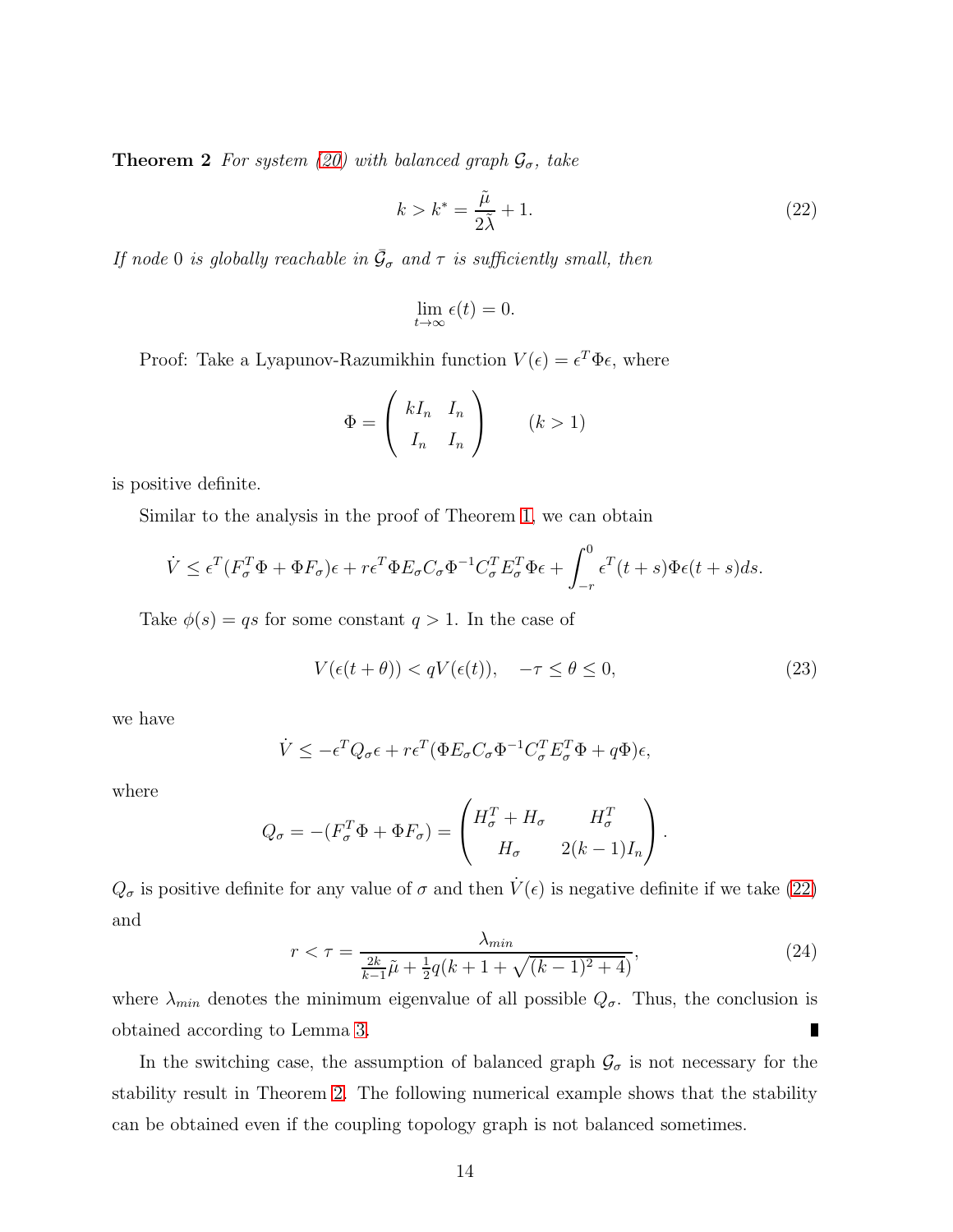Here we consider there are two coupling topologies, given in Figs. 1 and 2, switching between each other, with the following switching order:  $\{\bar{G}_1, \bar{G}_2, \bar{G}_1, \bar{G}_2, ...\}$ . With simple calculations, we have

$$
\tilde{\lambda} = 0.5028, \ \tilde{\mu} = 7.9257, \ k^* = 7.8816,
$$
  
 $\lambda_{min} = 0.4781, \ q = 1.0500, \ \tau = 0.0174.$ 

Take  $k = 9$  and the time-varying delay  $r(t) = 0.0150|\cos(t)|$ . Then the simulation results are shown in Fig. 5.



Fig. 5. Leader-following errors with two switching graphs given in Fig.1 and Fig.2

## 5 Conclusions

This paper addressed a coordination problem of a multi-agent system with a leader. A leader moves at the constant velocity and the follower-agents follow it though there are time-varying coupling delays. When the coupling topology was fixed and directed, a necessary and sufficient condition was given. When the coupling topology was switched and balanced, a sufficient condition was presented. Moreover, several numerical simulations were shown to verify the theoretical analysis.

#### Acknowledgment

This work was supported by the NNSF of China under Grants 60425307, 50595411, and 60221301.